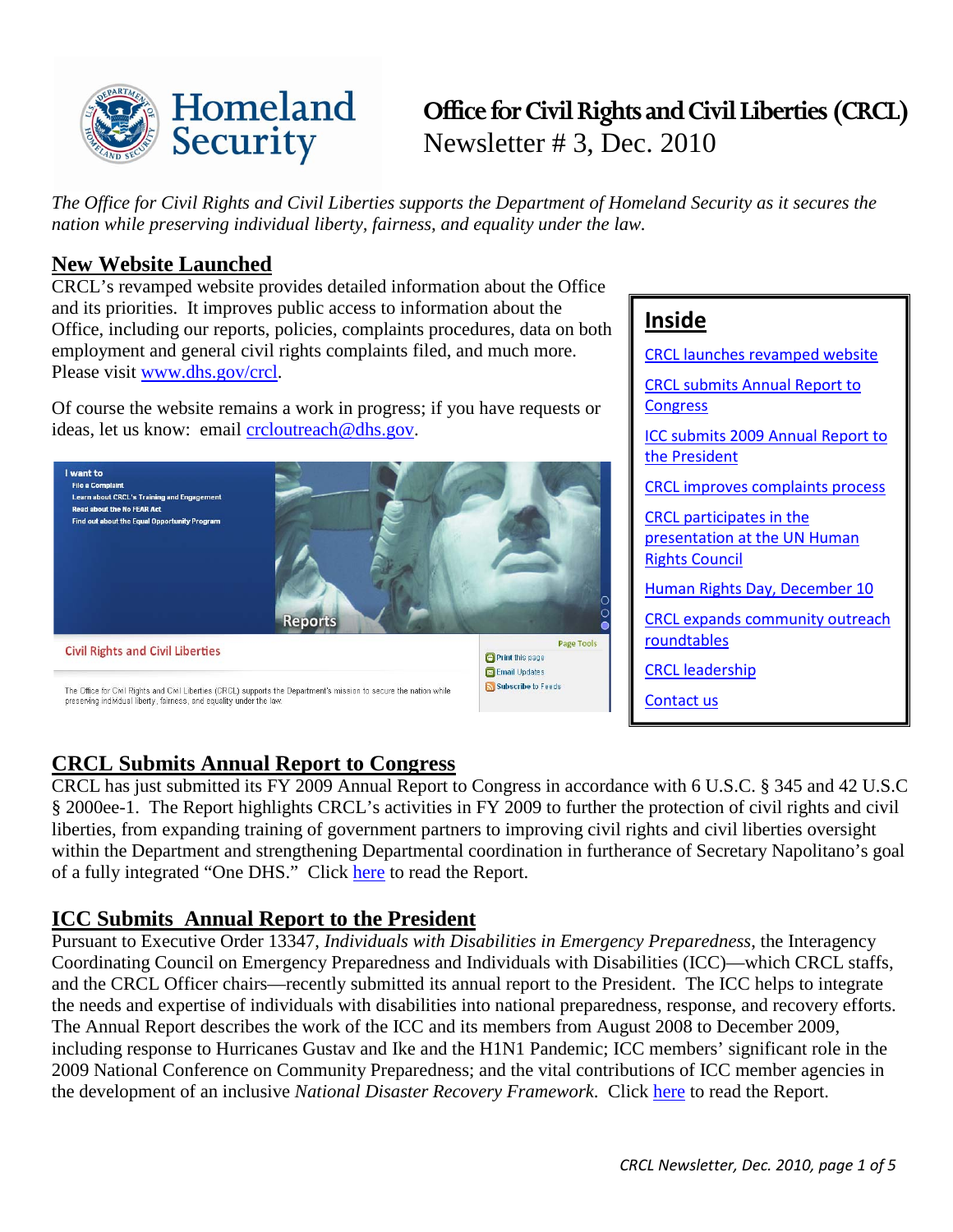## <span id="page-1-0"></span> **Complaints Process Improved**

Over the past six months, CRCL has consulted a wide range of stakeholders and are now bringing to a close a major review of our complaints process, with many resulting improvements. Highlights include:

- *Complaints Database*. Our new complaints database, launched in October 2010, improves confidentiality protections and record keeping; its tracking and reporting functions will assist trend analysis.
- *Expedited Complaint Processing.* We have created a "short form" complaint process to facilitate immediate responses to address urgent complaints, using less formal channels of investigation.
- *Increased Transparency.* We now tell complainants and the public more about complaints results.
- *Online Complaint Form.* Our new (optional) easy-to-use, online complaint form can be accessed on our webpage, downloaded, and submitted via email. It will soon be posted in many languages.
- *Language Access*. We have greatly improved our ability to accept complaints and interview complainants and witnesses in non-English languages, entering new contracts for on-demand interpretation services.
- *Complaint Follow-up.* We have improved follow-up on recommendations that result from our complaint investigations.
- • *Expert consultants*. We have doubled our access to subject matter experts, who assist us with matters ranging from medical and mental health care to use of force.
- • *Confidentiality*. We are working with DHS component agencies to ensure complainant confidentiality and protections against reprisal.

## <span id="page-1-1"></span>**Universal Periodic Review, before the UN Human Rights Council**



 traveled to Geneva, Switzerland as part of a senior In November, CRCL's Officer Margo Schlanger delegation to the UN Human Rights Council in Geneva, which presented the U.S. report on the nation's human rights record.

 speech, association, and belief, and civil liberties in the context of national security. Click [here](http://www.state.gov/g/drl/upr/index.htm) to read it. The [Universal Periodic Review](http://www.ohchr.org/EN/HRBodies/UPR/Pages/BasicFacts.aspx) (UPR) is a process for assessment of the human rights record of each of the UN's 192 Member States. This is the United States' first UPR. The U.S. report covers a range of issues including protections against race and ethnicity discrimination, immigration conditions, freedom of

The U.S. delegation included senior representatives from the Departments of State, Justice, and Homeland Security, among other agencies. The photo, above, captures the delegation, including Officer Schlanger, participating in a major town hall meeting with U.S. and international non-governmental organization leaders.

### <span id="page-1-2"></span>**Human Rights Day, December 10**

*Respect for human rights and human dignity "is the foundation of freedom, justice and peace in the world." – The UN General Assembly, 1948.* 





**HUMAN RIGHTS DAY 2010** 

campaigning for equitable and effective laws, reporting and investigating human rights violations and supporting victims. For more information, click [here.](http://www.un.org/en/events/humanrightsday/2010/index.shtml)

As the DHS "single contact officer" with responsibility for coordinating Departmental implementation of human rights treaties under [Executive Order 13107,](http://frwebgate.access.gpo.gov/cgi-bin/getdoc.cgi?dbname=1998_register&docid=fr15de98-110.pdf) CRCL works to further the United States' commitment to respecting and protecting human rights.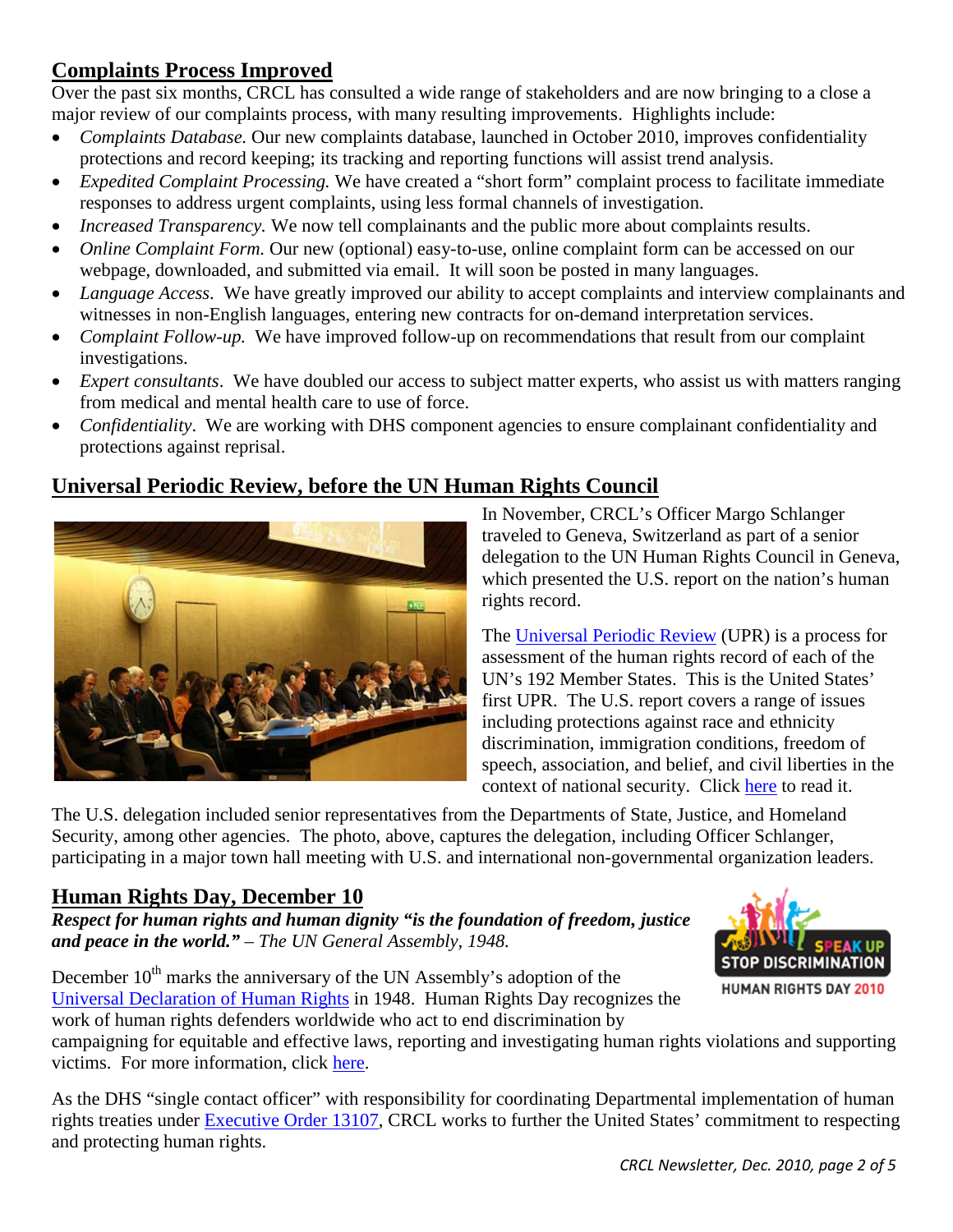## <span id="page-2-0"></span> **Outreach Roundtables CRCL Expands Community**

 affected by DHS activities. Our country with community leaders to One of CRCL's many responsibilities includes engaging with diverse communities across the country whose civil rights and civil liberties may be Community Engagement Section leads regular roundtable meetings across the communicate reliable information about federal programs and policies, including avenues for redress and complaints; to obtain feedback about community concerns and on-the-



ground impacts of DHS activities, in order to incorporate into the policymaking process community ideas and issues relating to civil rights and civil liberties; and to deepen channels of communication between communities and federal officials in order to facilitate solution of problems.

 New York, Portland (OR), Raleigh, San Diego, and Tampa (FL). CRCL has expanded its regular roundtables to nine cities: Atlanta, Boston, Chicago, Columbus (OH), Detroit, Minneapolis, Los Angeles, Seattle, and Washington, DC. The Community Engagement section has also held specially coordinated engagement events in: Cleveland, Dallas, Denver, Fremont (CA), Houston, Kingston (RI),

## <span id="page-2-1"></span>**CRCL Leadership**

 CRCL's leadership team combines many years of civil rights and civil liberties expertise and commitment with experience prosecuting civil rights crimes, investigating employee misconduct, adjudicating equal employment disputes, reforming detention facilities, and shaping policy that protects civil rights and civil liberties. Meet some of CRCL's leaders below.



### **Margo Schlanger, DHS Officer for Civil Rights and Civil Liberties**

 Ms. Schlanger had previously been a trial attorney at the Department of Justice Margo Schlanger was appointed by President Obama to lead the Office for Civil Rights and Civil Liberties, and joined the Department in January 2010. Prior to her appointment, she was a law professor, most recently at the University of Michigan. Civil Rights Division, where she worked to remedy civil rights abuses by prison and police departments.

#### **Tamara Kessler, Deputy Officer for Programs and Compliance**

Tamara Kessler is our new Deputy for the Programs and Compliance Division. Ms. Kessler spent the last 20 years at the Department of Justice, first as an Assistant US Attorney in Philadelphia, then as a civil rights prosecutor, and finally conducting internal investigations for the Office of the Inspector General and the Office of Professional Responsibility.

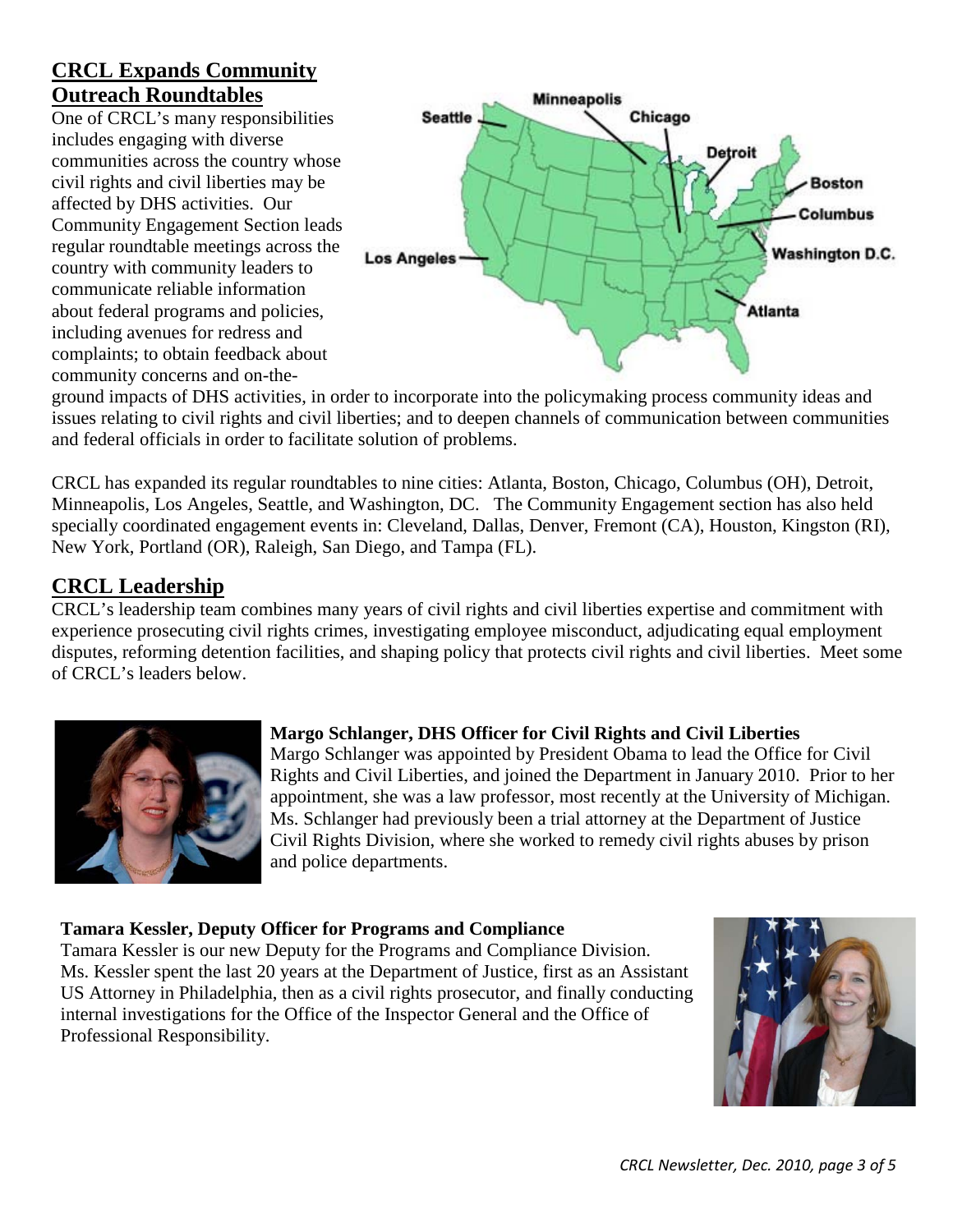

#### **Robert Abraham, Acting Deputy Officer for Equal Employment Opportunity and Diversity**

 Robert Abraham has joined CRCL as the Acting Deputy Officer for EEO and Department's Complaint Adjudication Office, which deals with EEO matters. Diversity, on a detail from the Department of Justice. Mr. Abraham received his undergraduate degree from University of Michigan, his law degree from Wayne State University, and a Masters in Labor Law from Georgetown University. For the last 15 years, he has served as the Supervisory Attorney with the Justice

#### **David Gersten, Programs Branch Director**

David Gersten is the Director of CRCL's Programs Branch. Before joining DHS, Mr. Gersten led customer service efforts for the Department of Education Office for Civil Rights. Before then, he served as executive director of the Center for Equal Opportunity, providing assistance for the public and private sector on immigration and assimilation policy making. Mr. Gersten also spent four years as director of education for an educational foundation dedicated to identifying, training, and placing young people in public policy positions.





#### **Jeff Blumberg, Compliance Branch Director**

 Counsel in the Criminal Section. During his seven years at the Department of and was awarded the Attorney General's Award for Exceptional Service in 2009. for six years. Mr. Blumberg also served as an Army JAG for four years. He is an Jeff Blumberg is the new Director of the Compliance Branch. He comes to us from the Department of Justice, Civil Rights Division, where he was a Special Litigation Justice, he prosecuted numerous high profile civil rights cases around the country Before that, he was an Assistant Public Defender in Montgomery County, Maryland Adjunct Professor at Washington College of Law, American University.

#### **Chrystal Young, Director for Complaints Management and Adjudication**

 Equal Employment Opportunity field for the past 20 years with various federal agencies and Chrystal Young joined CRCL in May 2006, and has been in her current position as Director for Complaints Management and Adjudication since March 2008. Ms. Young administers the DHS-wide EEO complaints program and manages the adjudication of EEO complaints that have arisen in component organizations throughout DHS. Ms. Young has worked in the has been with DHS since its inception in 2003.



<span id="page-3-0"></span>

#### **Carl Sublett, Executive Officer**

Carl Sublett is CRCL's new Executive Officer. Mr. Sublett is a retired military officer with over 30 years of experience in areas such as operations, training, human resources, equal opportunity policy/training, recruiting, directing organizational functions, and program/personnel management. At DHS, Mr. Sublett has worked at CBP as an advisor to executive management on major mission programs, especially acquisition oversight, guidance, coordination, and customer support. He has also focused on performance management improvement processes and implementation.